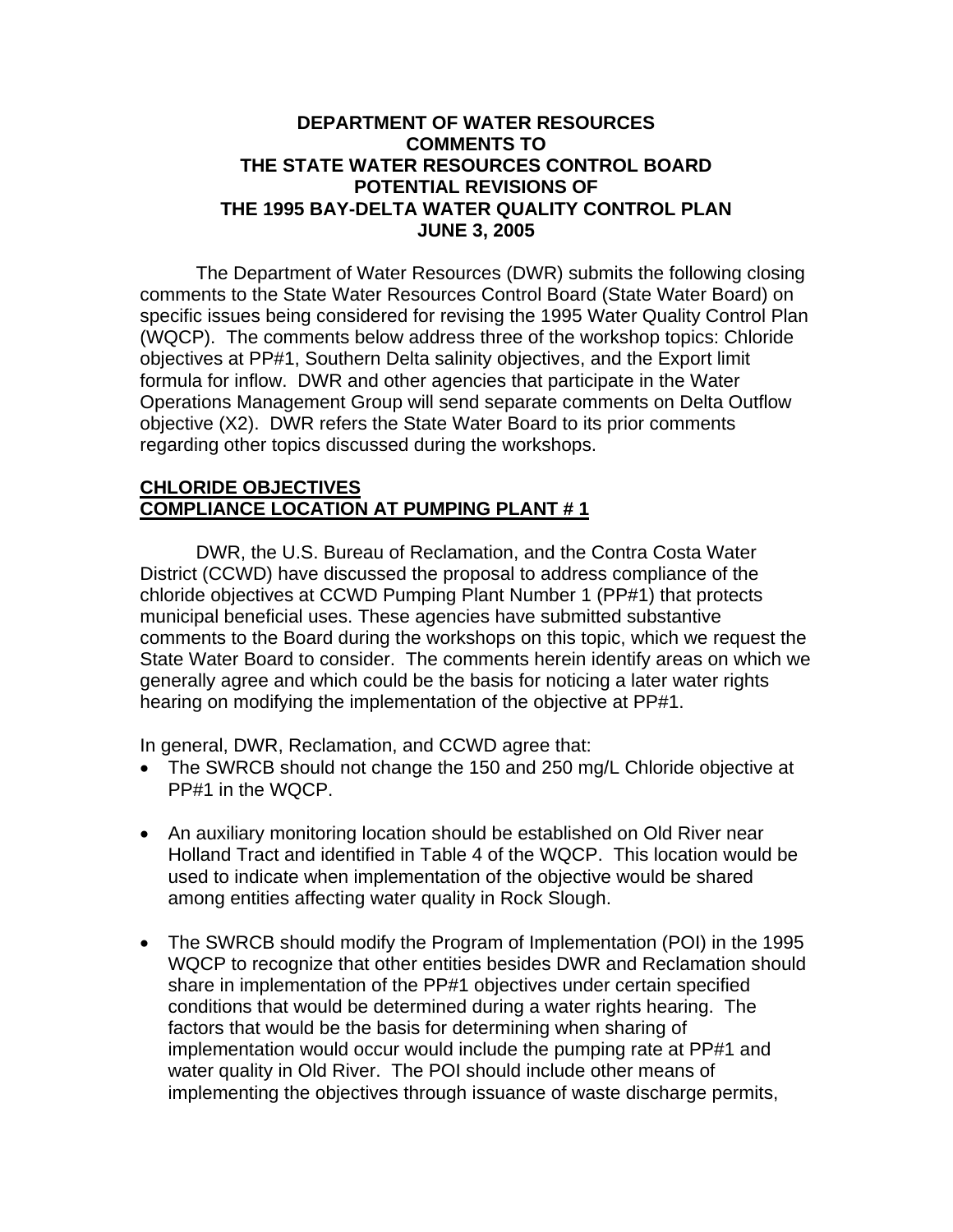and other programs, such as the CALFED Bay-Delta program to reduce agricultural drainage into sloughs in the area.

• The SWRCB should hold a water right hearing to consider modifying the current implementation of the PP#1 objective by DWR and Reclamation. The water right hearing would address issues related to determining the conditions when the objective is outside the control of DWR and Reclamation and to determine when sharing of responsibility for implementing the objective would be appropriate. Hearing issues could include how implementation by DWR and Reclamation could be partially achieved through use of an auxiliary monitoring location on Old River. Other entities might share in achieving the objective through other measures, such as adoption of waste discharge requirements to reduce discharges that contribute to elevated salinity. Before such waste discharge requirements are imposed, the SWRCB should review the effects of the CALFED Bay-Delta agricultural drainage projects within the Rock Slough and Contra Costal Canal area. The CALFED project to relocate drainage from Veale Tract is scheduled to be implemented in 2005 and the lining of Contra Costa Canal may occur in 2006. These projects will improve local water quality conditions in the area and will help to implement the objective at PP #1.

## **DISCUSSION**

 DWR and Reclamation believe that the above approach is reasonable as it recognizes that, under certain conditions outside the control of DWR and Reclamation, the CVP and SWP are unable to significantly affect water quality at PP#1 due to a combination of low pumping rates at the PP#1 and influence of local drainage into Rock Slough. Although DWR is not recommending a change in the water quality objective, a change in the POI to recognize shared implementation is consistent with the factors considered when adopting objectives for beneficial uses. In developing objectives, the Board is to consider "water quality conditions that could reasonably be achieved through the coordinated control of all factors which affect water quality in the area" (Water Code Section 13241(c)). Changes to the POI will support the municipal objectives by indicating that all factors affecting water quality in the Rock Slough area will be coordinated to help implement the objective.

 DWR and Reclamation recommended in their February 15 comments to the Board proposed language for the POI. The February comments provided specific values to determine when sharing of the implementation would trigger, based on PP#1 pumping rates and water quality at a monitoring location in Old River near Holland Tract. DWR and Reclamation proposed these values based on analysis of historic monitoring and pumping rates. However, because DWR and Reclamation have not reached agreement with CCWD as to the appropriateness of these specific values, we recommend that actual values be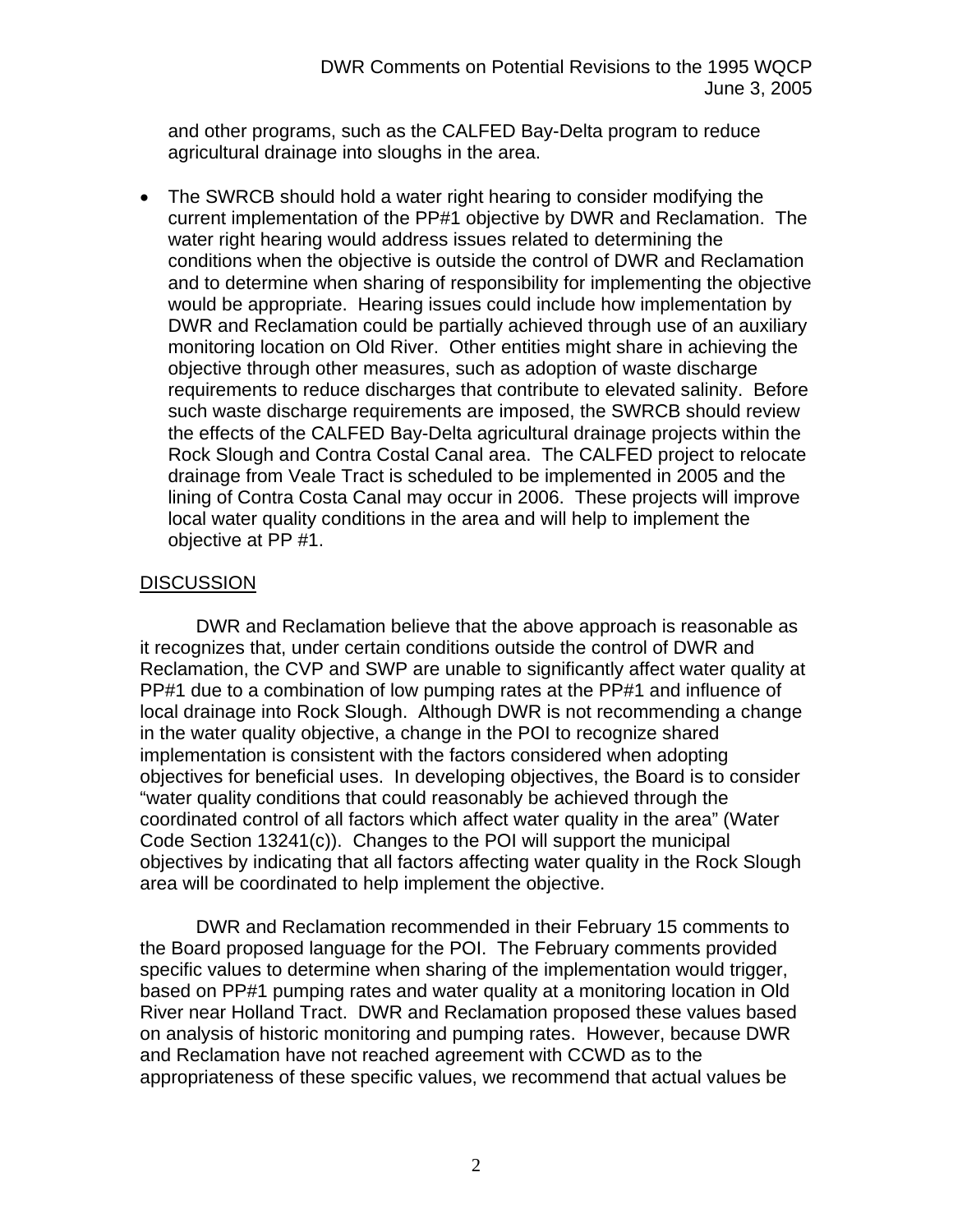determined during a water rights hearing where testimony of expert witnesses can be offered in support of appropriate values.

# **SOUTHERN DELTA SALINITY OBJECTIVES**

The State Water Resources Control Board (State Water Board) has asked whether it should amend the 1995 Bay-Delta Water Quality Control Plan (WQCP) to change the southern Delta salinity objectives for agricultural beneficial uses. During the March 2005 workshop on this issue, several parties submitted extensive information regarding water quality needed for irrigation of crops in the southern Delta and the history behind the development of the southern Delta agricultural objectives. In review of water quality objectives, the State Water Board should be considering what, in its judgment, is required to "ensure the reasonable protection of beneficial uses. . ." (Water Code Section 13241). In addition, when reviewing information that would support a decision to develop a revised objective that is "reasonably protective" of the use, the State Water Board must consider information regarding:

- past, present and probable future beneficial uses of water;
- environmental characteristics of the hydrographic unit under consideration, including the quality of water available thereto;
- water quality conditions that could reasonably be achieved through the coordinated control of all factors which affect water quality in the area; and
- economic considerations.
- (Water Code Section 13241.)

The State Water Board received much information during the workshop on the southern Delta objectives, some of it having been developed for prior Board hearings and workshops and some of it newly developed. The Department of Water Resources (DWR) believes that the time is ripe for the Board to reassess the southern Delta objectives on Old River at Tracy Road Bridge, Old River near Middle River, and on the San Joaquin River at Brandt Bridge, to determine if the objectives could be better tailored to provide reasonable protection for southern Delta agriculture in light of new information regarding San Joaquin River hydrology, local discharges, and economic considerations. DWR recommends that the State Water Board commission a study, such as past studies from the Food and Agriculture Organization (FAO) prepared by Ayers and Westcot in 1985, to help determine an appropriate agricultural objective that can provide reasonable protection for agricultural water quality needs. Such a study should include obtaining information specific to the southern Delta, such as leaching capabilities, seasonal variations in crops, and San Joaquin River flows and salinity. If the State Water Board should decide to seek such a study, DWR could help provide funding.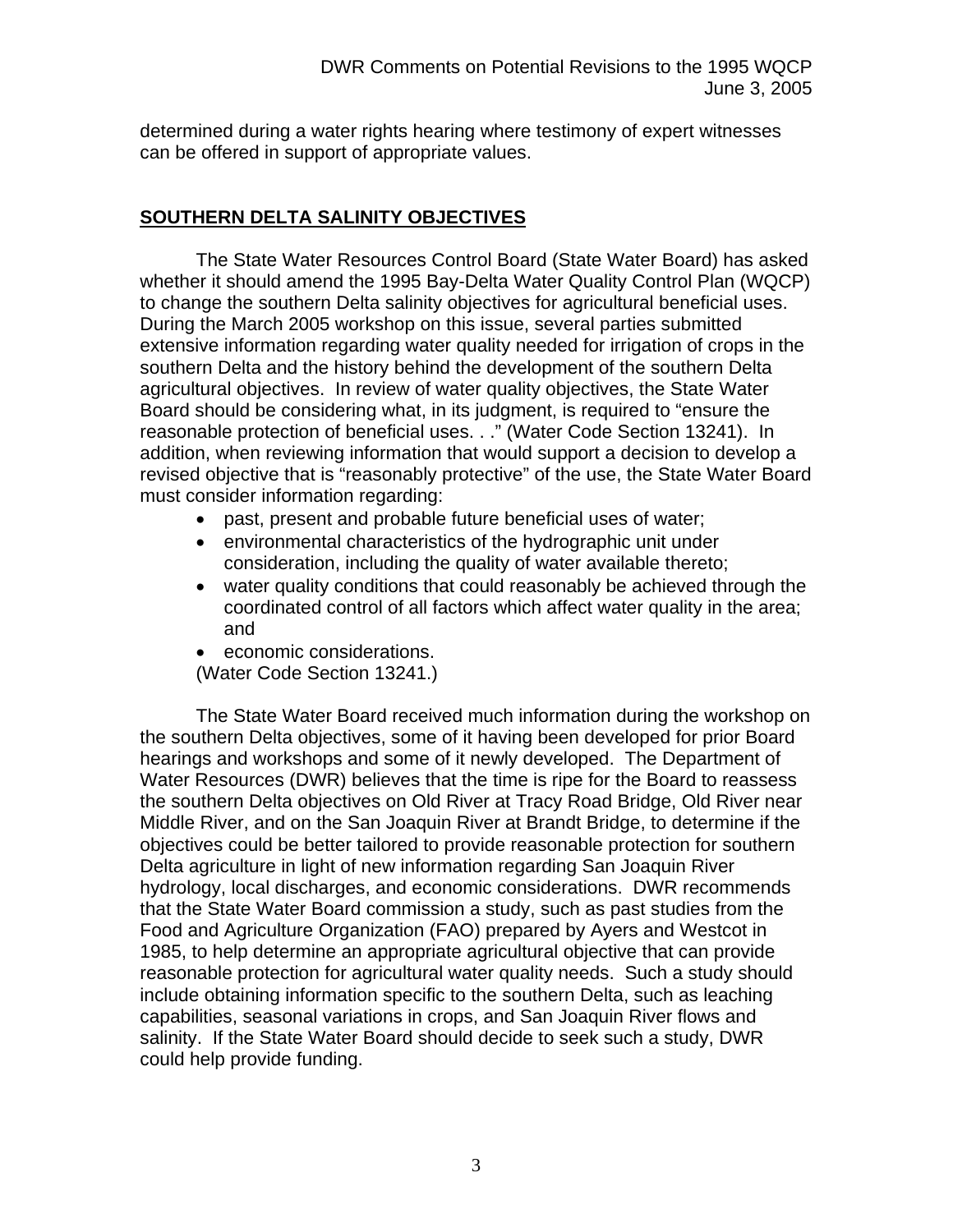## **DISCUSSION**

## **Background**

About thirty years ago, during hearings to develop the 1978 Water Quality Control Plan and Decision 1485, parties presented information on irrigation needs of agricultural lands in the southern Delta. The objectives then established were based on the University of California "Guidelines for the Interpretation of Water Quality for Agriculture" (U.C. Guidelines). (1978 WQCP at VI-19.) In the 1978 WQCP the State Water Board noted that "ongoing research by the U.C. Cooperative Extension in the southern Delta may produce information which will show a need for future revision of these water quality criteria." (Id.) Table VI-1 of the 1978 WQCP provided values for the southern Delta agricultural objectives of 0.7 mmhos/cm during April through August and 1.0 mmhos/cm from September through March, measured as a 30-day running average of mean daily electrical conductivity (EC). The Plan also indicated that the values were to become effective "only upon the completion of suitable circulation and water supply facilities." (1978 WQCP at VI-29.)

After litigation regarding D-1485, the State Water Board held workshops and hearings to prepare a new water quality control plan and water right decision. A Southern Delta Agriculture Work Group was formed to evaluate the irrigation water quality requirements for agriculture in the South Delta (See SDWA presentation at March 2005 Workshop, SDWA Exhibit No. 103 prepared for 1987 State Water Board water right hearings.). On January 4, 1982, the Committee submitted a final report, authored by Hoffman, Prichard and Meyer, to the State Water Board and interested parties. The report reviewed south Delta soil types, permeability of those soils, and water quality requirements for various crops grown in the area. The report provides data and graphs of water quality (in EC and mg/l of salt) applied to certain crops and the effects of leaching on crop yields. In general, the report shows that the greater the total amount of water that passes, or leaches, through the crop root zone (the leaching fraction), a higher salt concentration in the irrigation water can be applied and maintain yield. (Hoffman, Prichard, and Meyer, "Water Quality Considerations for the South Delta Water Agency," Jan. 4, 1982, Figures 1 and 2.) The Committee report noted that some crops may be more sensitive during emergence than during later stages of growth. (Id. at 4.) The Committee made no recommendation as to an appropriate water quality value for the South Delta. It concluded that the "biggest uncertainty in this information is the leaching fractions which can reasonably be achieved for the various combinations of soils, crops, and management options suitable for the South Delta." (Id. at 10.) The Committee recommended "that the concerned parties sponsor a more extensive field study of the leaching fractions being achieved in the South Delta." At the time, the cost of the study was estimated at \$15,000 and would require several months of work. (Id.)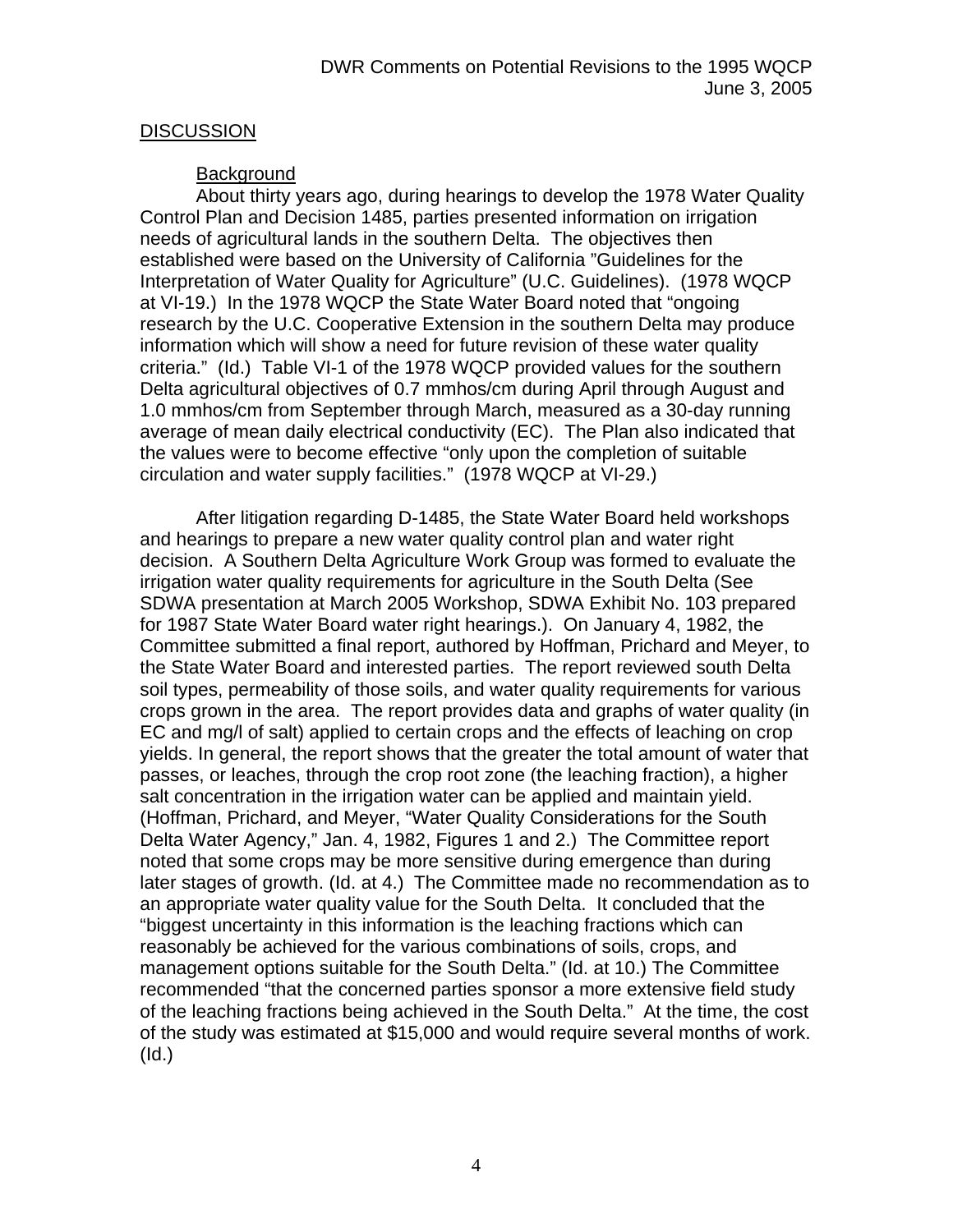After several years of workshops and hearings, the State Water Board adopted the1991 WQCP. In the 1991 Plan, the State Water Board again adopted the same southern Delta agricultural objectives based on the U.C. Guidelines because the members of the Agricultural Workgroup did not reach consensus on a recommendation for objectives. The 1991 Plan required implementation by 1996 and also possible revision of the objectives after implementation of a contract by DWR, USBR, and SDWA.<sup>[1](#page-4-0)</sup> (1991 WQCP at 5-12; 1991 WQCP Table 6-3 at 4.) In the 1995 WQCP, the Board did not revisit issues related to the southern Delta agricultural objectives and included the same values for the objectives but extended the deadline for the effective date for the objectives to December 31, 1997. (1995 WQCP at 2; 1995 WQCP Table 2 at 17.)

#### Factors to Consider in Revising Objectives

Therefore, despite recommendations made over the years to investigate the relationship of leaching, applied water quality, and crop production in the southern Delta, such an investigation has not been done. Instead, the State Water Board, DWR, Reclamation, and South Delta Water Agency (SDWA) have been relying on a physical solution to install barriers across certain channels in the southern Delta. The parties have studied this solution and agree that the operable barriers in the South Delta would improve circulation, water levels and water quality for agricultural uses. In essence, the barrier program has been the preferred solution and there has not been a need to assess other factors that could be considered for developing a revised reasonable objective for protecting agricultural uses. (See 1978 WQCP at VI-23 (noting most practical solution for long-term protection of southern Delta agriculture is construction of physical facilities for circulation); and 1995 SWRCB Environmental Report for the WQCP, p. VIII-61 (noting implementation of the southern Delta salinity objectives deferred until DWR, Reclamation, and Southern Delta Water Agency resolve responsibility among themselves).)

During the 2005 workshops on proposals for revising the 1995 WQCP, DWR presented information and modeling studies that demonstrate how the proposed south Delta permanent operable barriers would affect water quality in the southern Delta. The tidal pumping effect from raising and lowering the permanent barriers effectively circulates water in Old River, Middle River and Grant Line Canal, but has limited effect on circulation into the San Joaquin River.

<span id="page-4-0"></span><sup>&</sup>lt;u>1</u>  $1$  The 1991 WQCP and 1995 WQCP both provided for water quality objectives for south Delta agriculture values of 0.7 EC and 1.0 EC or "If a three-party contract has been implemented among the DWR, USBR, and SDWA, that contract will be reviewed prior to implementation of the above and, after also considering the needs of other beneficial uses, revision will be made to the objectives and compliance/monitoring locations noted, as appropriate."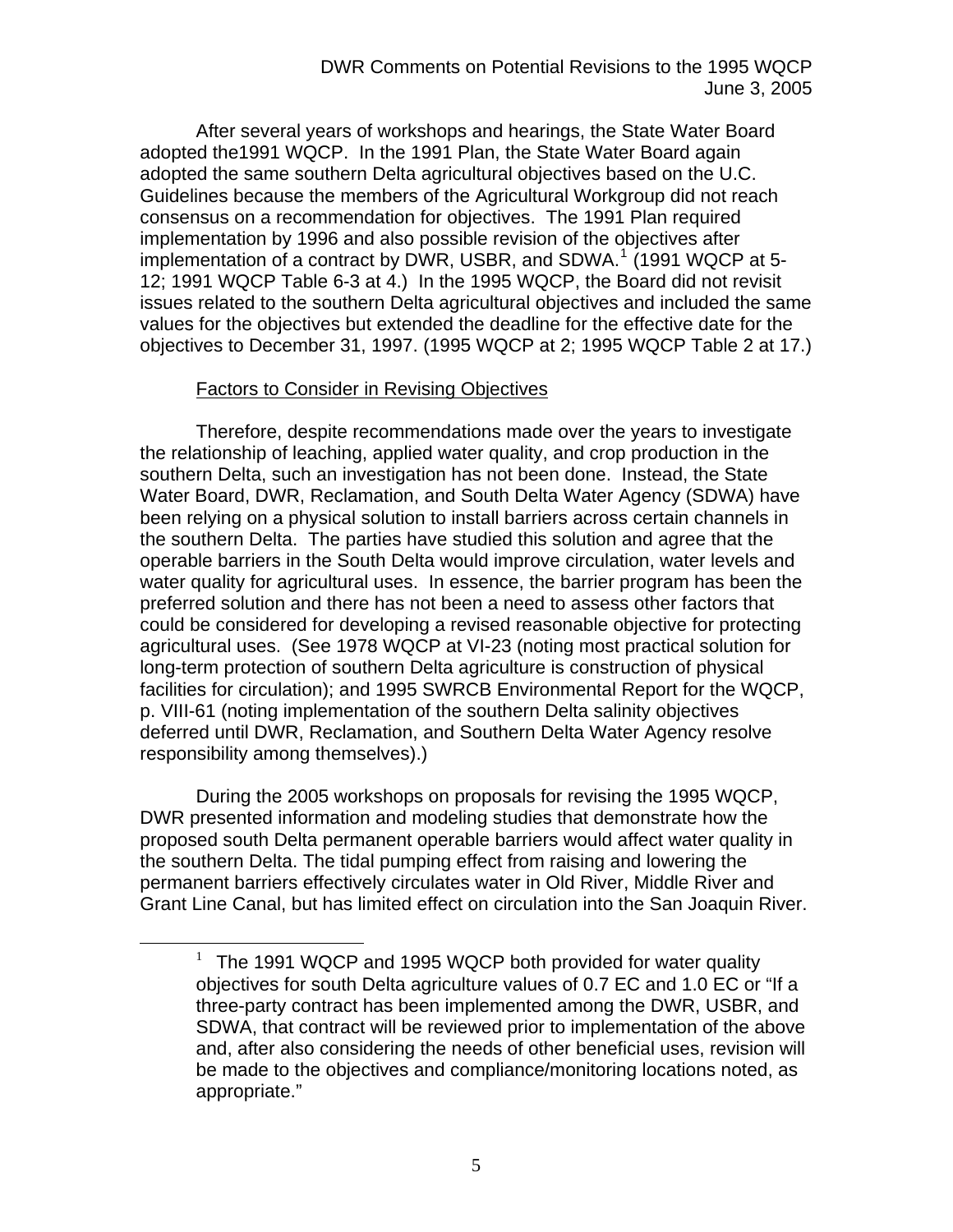DWR will soon release its draft EIR/EIS on the proposed SDIP which will provide useful information on effect of the barriers on the southern Delta. The recent modeling studies of the permanent barriers and historical data of water quality effects of the temporary rock barriers is information that the State Water Board should consider as a factor in determining a reasonable objective for protecting agricultural uses.

Other factors that the State Water Board should consider in developing or revising water quality objectives for the southern Delta are environmental characteristics of the hydrographic unit under consideration, including the quality of water available to the area. In other words, factors affecting water quality on the San Joaquin River upstream of the compliance monitoring stations should be considered. During the workshop, the Department of Interior(DOI) and the San Joaquin River Group Authority (SJRGA) indicated that hydrology on the San Joaquin River may be significantly different from what was presented to the Board during its last workshops and hearings on the 1995 WQCP and Decision 1641. (See DOI Exhibits 42 and 42; and SJRGA Exhibit 07; presented to the State Water Board at the March 2005 Workshops.) This information has potential to factor into what a reasonable objective should be for the southern Delta. For example, based on recent flow, salinity, and waste discharge information affecting the San Joaquin River, the State Water Board could determine that a more reasonable objective on the San Joaquin River at Brandt Bridge may be 1.0 EC, while objectives on Old River and on the San Joaquin River at Vernalis may be appropriate at 0.7 EC.

Specific factors affecting water quality available to the area that the Board must consider in establishing southern Delta objectives is the influence of dischargers into the San Joaquin River between Vernalis and Brandt Bridge. For example, in 2004, the Central Valley Regional Quality Control Board issued a Waste Discharge Requirement to the City of Manteca requiring that the City not discharge greater than 1.0 EC to the San Joaquin River, at Highway 120 near Mossdale. (This location is upstream of the confluence of the San Joaquin River and Old River.) (CVRWQCB WDR Order R5-2004-0028.) Subsequent to issuing the WDR, the Regional Board issued a cease and desist order to meet a schedule of compliance and interim standards until the schedule is met. The interim standards, among other changes, relaxed the 1.0 EC requirement to allow a discharge 1.3 EC to the San Joaquin River. The result of this recent water quality decision emphasizes that despite salinity of 0.7 EC at Vernalis, water quality downstream at Brandt Bridge is degraded by higher salinity entering the River in areas not within the control of either DWR or Reclamation.

DWR provided information during the water right hearings for Decision-1641 that it could meet the objectives in the interior southern Delta at Old River and Middle River with permanent operable barriers. Based on this and other information, the Board conditioned DWR and Reclamation water rights to require that they help implement the southern Delta agricultural objectives by meeting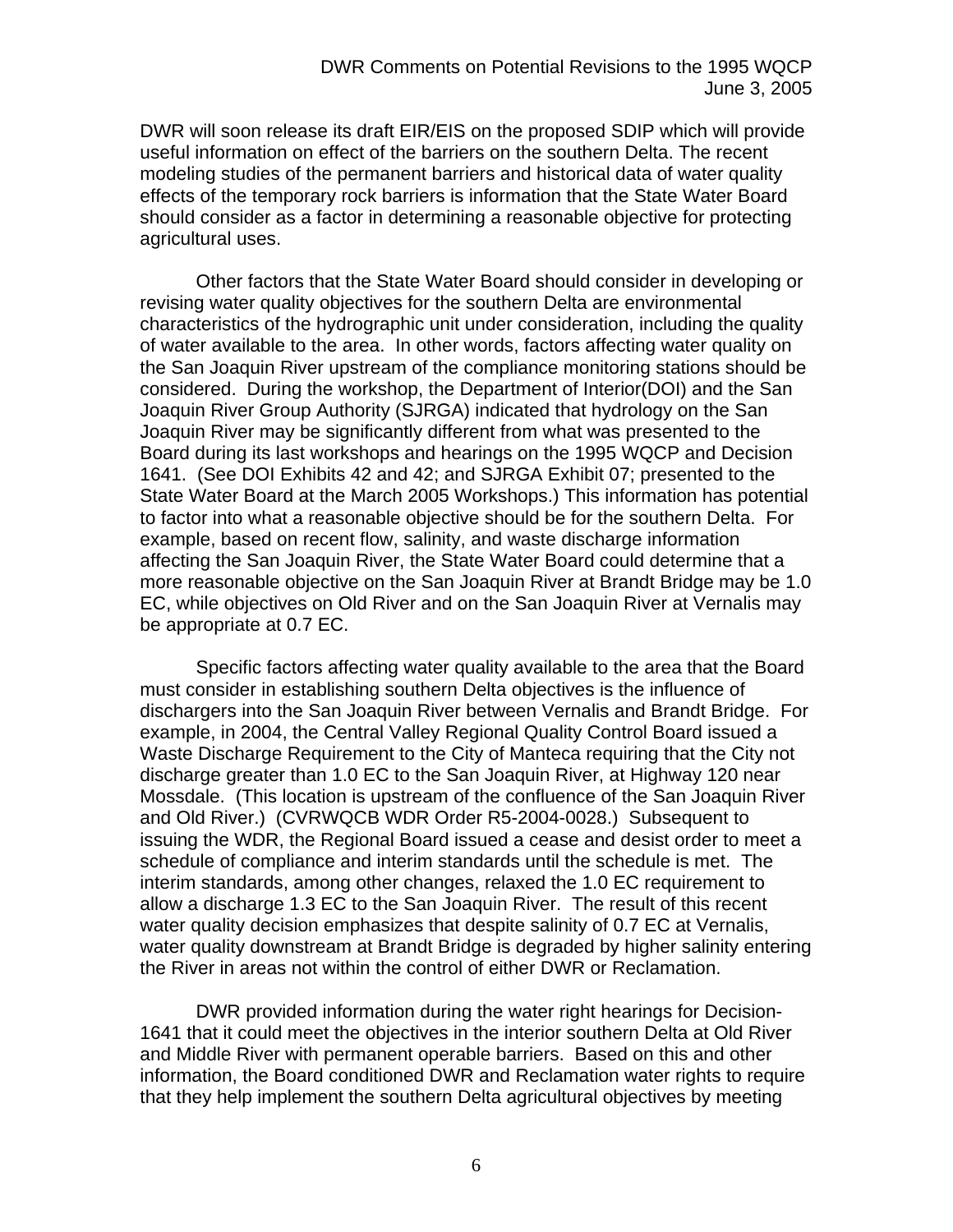1.0 EC after the permanent operable barriers begin operating. However, during the interim until the permanent operable barriers are constructed, the permitees must meet a 0.7 EC at the three interior stations. The basis for the more stringent condition appears inconsistent with past State Water Board plans and decisions. In 1978 the State Water Board recognized that the water quality objectives should not be in effect until physical facilities were constructed to improve circulation and that would enable the objectives to be achieved. DWR believes that it is important to revise the 1995 WQCP to be consistent with these prior plans and recognize that a reasonable approach to protecting water quality in the southern Delta includes construction of the barriers. As the State Water Board knows, DWR and Reclamation are diligently working on environmental documentation to enable construction of the permanent operable barriers.

## Revision to the 1995 WQCP

 The DWR recommends that the State Water Board commission an investigation of factors that will help tailor reasonable water quality objectives for protection of southern Delta agricultural uses. Such an investigation has been suggested by agronomists who have studied the southern Delta irrigation water quality issues. Pending the investigation of factors affecting the southern Delta water quality objectives, the State Water Board should relax the implementation of the objectives as has been allowed in the past, since 1978, in recognition that DWR and Reclamation cannot effectively achieve the objectives until an operable barrier is constructed.

Therefore, DWR recommends that the SWRCB modify the WQCP Program of Implementation to recognize that implementation of water quality objectives in the southern Delta cannot be achieved at the three southern Delta stations (Old River at Tracy Road Bridge, Old River at Middle River, and San Joaquin River at Brandt Bridge) until permanent operable barriers are constructed. However, pending completion of the permanent operable barriers, DWR and Reclamation will continue to install the temporary rock barriers. In addition, the State Water Board should evaluate the salinity objectives for the southern Delta to determine a reasonable objective for protection of agricultural uses based on an investigation of leaching practices in the southern Delta, specific crop and soil types found in the southern Delta, and other factors related to hydrology and water quality available to the area. This analysis should address differences among conditions found in the interior Delta channels and on the San Joaquin River and differences in seasonal needs for agriculture.

## **CONCLUSION**

Many factors have changed in the Delta since 1978 when the southern Delta agricultural objectives were first developed. For example, flow and salinity conditions on the San Joaquin River have changed. Under the Porter Cologne Act, the State Water Board must consider such factors when considering